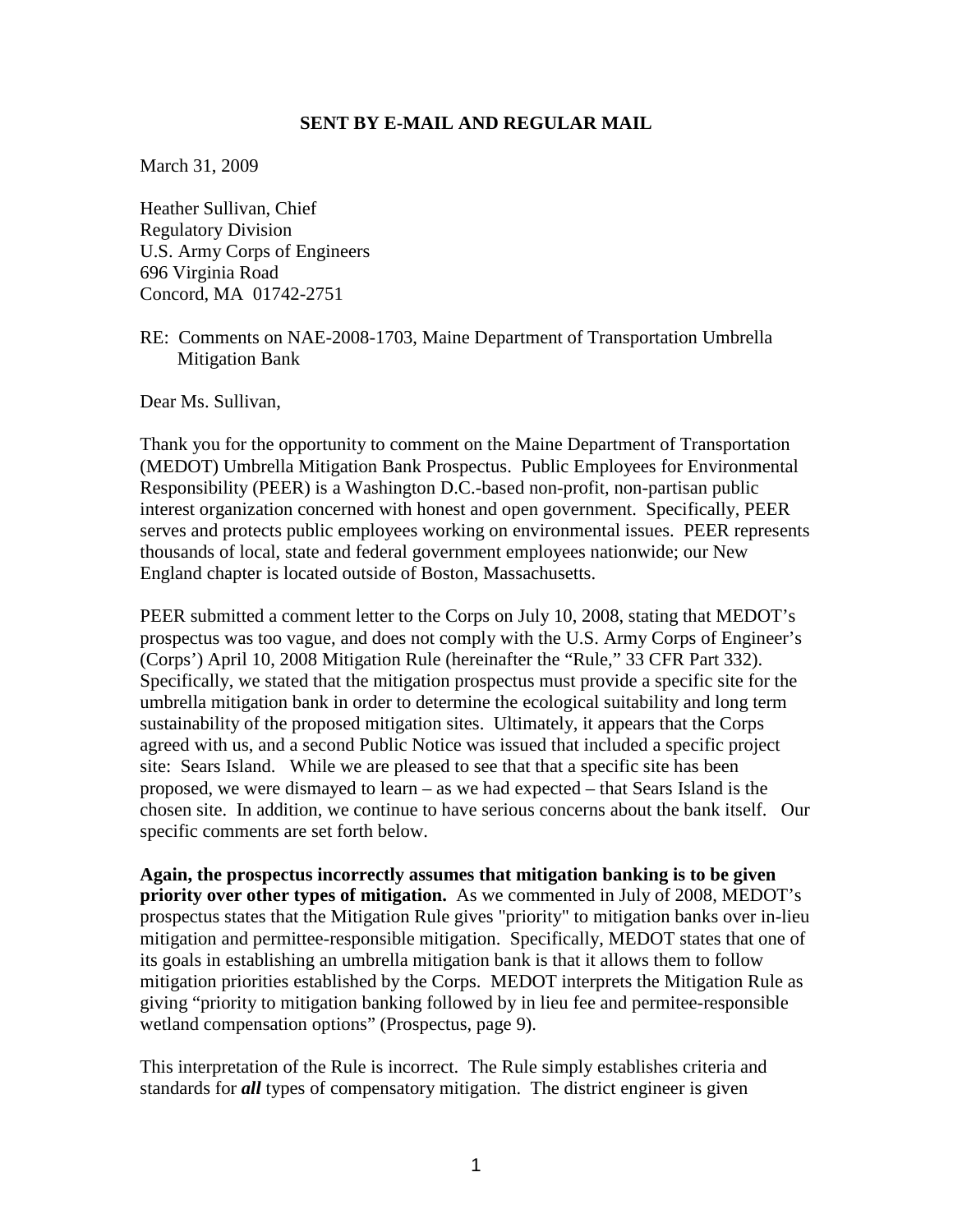discretion as to which type of compensatory mitigation has the most likelihood for success, and what is environmentally preferable. The Rule states that the district engineer should give preference to a mitigation bank only when permitted impacts are located within the service area of an approved mitigation bank, and the bank has the appropriate number and type of credits already available (Part 332.3(b)(2)). Moreover, the Rule states that the district engineer should give in-lieu fee programs preference when the in-lieu fee program has released credits available from a specific approved in-lieu fee project, or give permittee-responsible mitigation preference when the project would restore an outstanding resource. Therefore, any preference to the type of mitigation used is case by case, and not an overall preference for mitigation banks. The prospectus should be changed to reflect this.

**Concept of reserving land on Sears Island for port is flawed.** Page 6 of the Prospectus states that 330 acres of the island would be reserved "for port development." MEDOT does not discuss how this proposed port development would impact the mitigation portion of the island. However, given the nature of ports, with emissions, noise, lights, vibrations, and habitat fragmentation, it is likely that development of a port on Sears Island would render much of the mitigation bank unusable.

Moreover, in Table 2 on page 7 of the Prospectus, MEDOT lists projects "potentially requiring mitigation," which would presumably draw from the proposed Sears Island mitigation bank. Included in this Table is the proposed port development on Sears Island. As stated above, preserving the remaining portion of Sears Island would not be adequate mitigation for destroying acres of wetlands and marine habitat elsewhere on the island.

**MEDOT seems to be ignoring the history of Sears Island.** MEDOT is either glossing over the true history of Sears Island, or deliberately misleading readers who are not familiar with it. First, on page 18 of the Prospectus, MEDOT states that "MaineDOT constructed an access road to a proposed port location on Sears Island, but following minor site work, the proposal was withdrawn in early 1996 under a cloud of controversy." The so-called "minor site work" included 10 acres of illegal wetlands fill which resulted in a criminal investigation by the U.S. EPA, and an ultimate civil settlement, including the suspension of one of MEDOT's consultants. But for MEDOT's illegal work on the island, this proposal to build a port may not be before us today. Moreover, page 7 of the Prospectus states that the "pristine, undeveloped" land in the area of the upper bay "provides opportunity for a number of intensive land uses," and a port on Sears Island "remains a viable proposal." The primary reason that MEDOT withdrew the port proposal from consideration in 1996 was that the federal resource agencies indicated that it would be difficult, if not impossible, to issue a permit for a port on Sears Island. Today, 13 years later, it is still no easier to mitigate for impacts to eel grass, and habitats similar to those provided by the Sears Island wetlands are even harder to find. Therefore, far from being a "viable proposal," a port on Sears Island seems to be impossibility. We also note that MEDOT appears to be relying on a 1994 report on the resources of Sears Island – these data must be updated.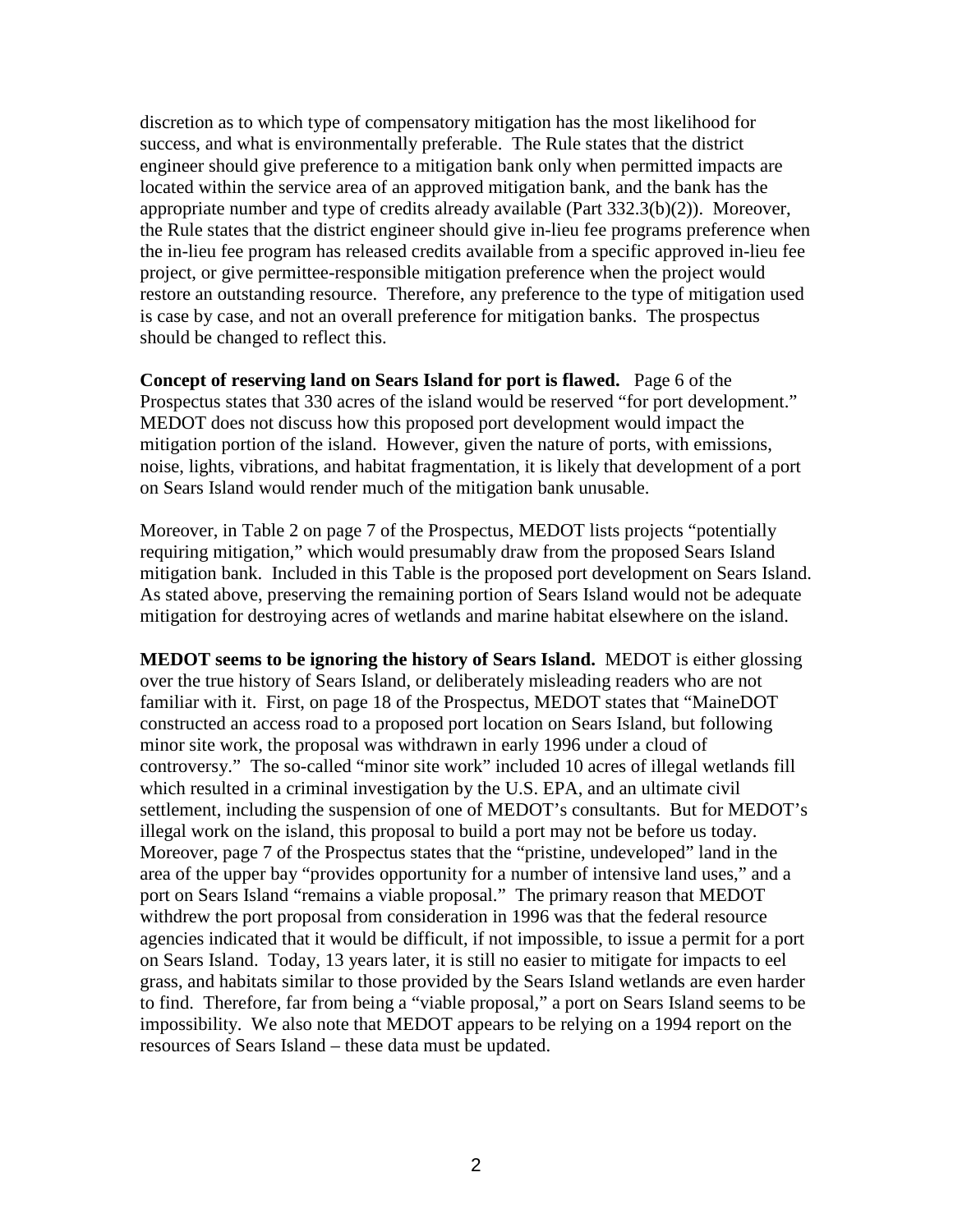**MEDOT's goal of "compensating in advance" is unclear.** MEDOT's prospectus (page 9) also states one of its goals is to "compensate in advance" for wetland losses. This will only occur if the mitigation bank is in place and functioning before the wetlands alteration occurs, and it is not clear from the prospectus that this will be the case. In other words, the prospectus is so vague that it is impossible to tell whether this goal will be met with this proposed umbrella mitigation bank.

**Sears Island is not a reasonable place for a mitigation bank**. Page 9 of the Prospectus states "…there are few wetland restoration and/or enhancement opportunities available" on Sears Island. Page 18 states that there is a ¼ acre of restoration opportunity at the Sear's Family Summer Cottage Site, and restoration expansion opportunities of 1/8 acre near the existing restoration site, and a possible 2 acre creation site. Therefore, most of the bank would be for preservation. Given the federal agencies preference for restoration over preservation, this is not a tenable mitigation bank site.

MEDOT also states that the primary objective of the proposed bank is to "protect the richness and diversity of the preservation area, while allowing for uses such as recreation and education in a manner that leaves no footprint on sensitive environments or wildlife species." While this is a noble goal, it is completely contrary to the idea of using 330 acres of the island for a port development. The port would result in a huge footprint and disastrous impact on the wildlife and habitat of the rest of Sears Island.

## **As PEER stated in our last letter, there is no evidence that MEDOT has the**

**qualifications to adequately construct and sponsor a bank**. Wetland mitigation is difficult, and more often than not, it fails. In fact, in 2003, the Corps studied the success o wetland mitigation throughout New England, and found that only 17% of the sites examined were considered to be adequate functional replacements of the wetlands filled (Success of Corps-Required Wetland Mitigation in New England, April 3, 2003, page 11; http://www.nae.usace.army.mil/reg/wholereport.pdf). MEDOT states in its prospectus that it has "built some 95+ [wetland mitigation] sites" over 25 years, but the prospectus gives no indication of how successful those 95+ sites were. Constructing wetland mitigation sites is not the same thing as replacing wetlands functions and values.

In fact, PEER examined Corps monitoring reports for a variety of MEDOT mitigation sites, and found the following:

- Inspection of Royal River Site and Mosquito Brook Site; New Gloucester, ME; Permit No. 200201653, June 27, 2007 found no executed restrictive covenant for one of the sites, non-native trees mistakenly planted, thickness of tree stands was below what was required, parts of the stream bank were undermined and slumping, fish in created vernal pools, and damage from illegal vehicular use.
- Inspection of South Bog Stream Site for Phillips & Madrid Route 4, Maine DOT, Phillips, ME; Permit No. 2005-471, May 13, 2008 found width to depth ratios in stream pools off, variable number of pools over the years, and only "partial compensation" for what was destroyed.